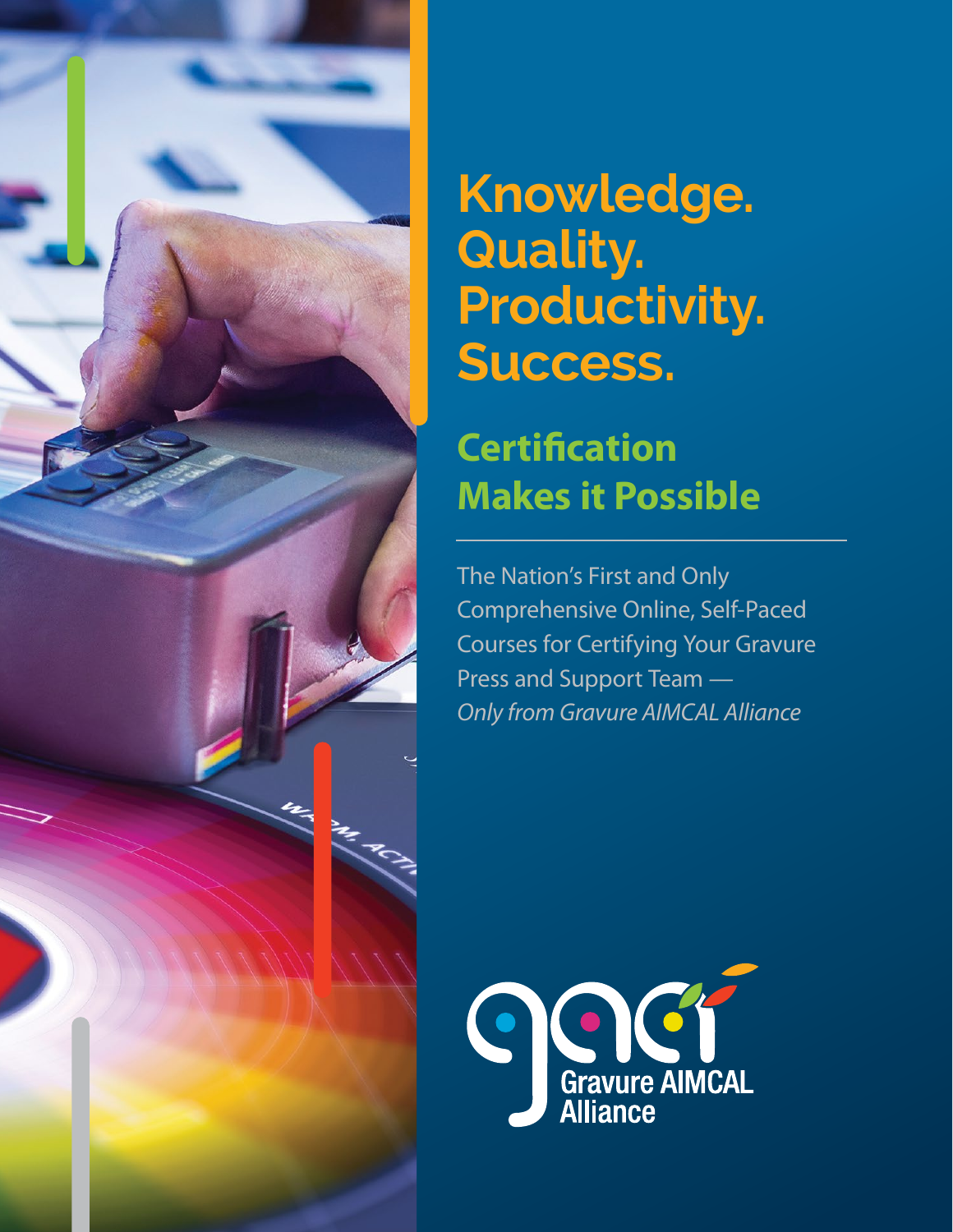# **Improve Print Performance** Across All Experience Levels



Modern printing presses have plenty of technology features to help make them easier to operate. However, understanding how to use software is not a substitute for knowing how presses actually work, and why print problems occur. Like the saying goes about computers, "garbage in equals garbage out."

The GAA Certification Courses are designed to make sure everyone knows the essentials of press operation, proper set up, and how to identify the source of problems if and when they occur.

This includes:

- **Safety Color Theory Inks Print Cylinders Impression Rollers**
- **Doctor Blades**
- **Gravure Press Dryers**
- **Troubleshooting on Press** 
	- **Press Fingerprinting & Press Characterization**

The practical knowledge provided in the GAA courses helps minimize mistakes and errors on press, reduces the amount of time needed for changeovers, and helps protect the investment in your equipment - no matter who is running your pressroom floor. It also gives your sales and customer service staff a broader base on knowledge to communicate with clients - offering quicker resolution for questions, problems, or other performance concerns.

These skill-based modules are comprehensive, structured, and cover a wide variety of tactics and techniques for **understanding, addressing, correcting, and eliminating problems**  in your pressroom.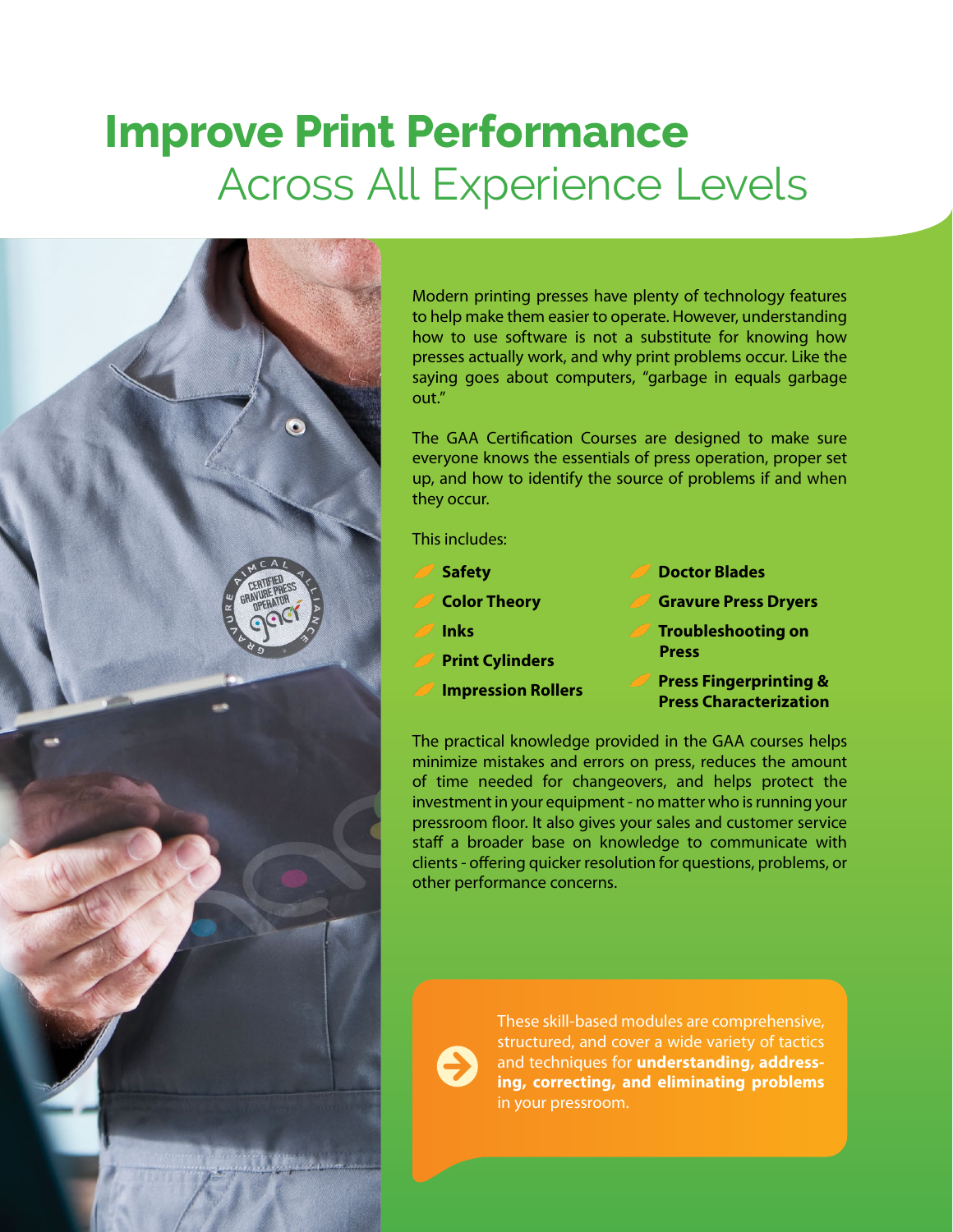# Better Results Begins with **Better Knowledge**



The GAA's Certification Courses are meant to build on staff members' experience at any level.

- Those with decades of experience will be exposed to the latest technologies.
- Those just starting out in the industry will sharpen their fundamental skills through exposure to industry best practices and standards.
- All participants will complete the course knowing how to:
	- Reduce press downtime
	- **Increase productivity**
	- **Eliminate unnecessary scrap and waste**
	- **Ensure quality output**

This all adds up to a more efficient pressroom that costs less to operate and puts more money back into the business. It also pays dividends in terms of attracting new customers, making more sales, and retaining top talent.

### **GAA has a Certification Course that is Perfect for Everyone**

There are four categories of certification:

### **OPERATOR COURSES**

- **Master Operator Certification**
- Operator Certification  $\boldsymbol{I}$
- **Entry Level Certification**

### **SALES & SUPPORT STAFF**

**Application Professional Certification** 



### **Additional Options**

GAA can supply training materials and work together with your own in-house training specialists.

- We can also supply onsite course instructors as needed.
- Offsite resource centers for hosting training can be coordinated.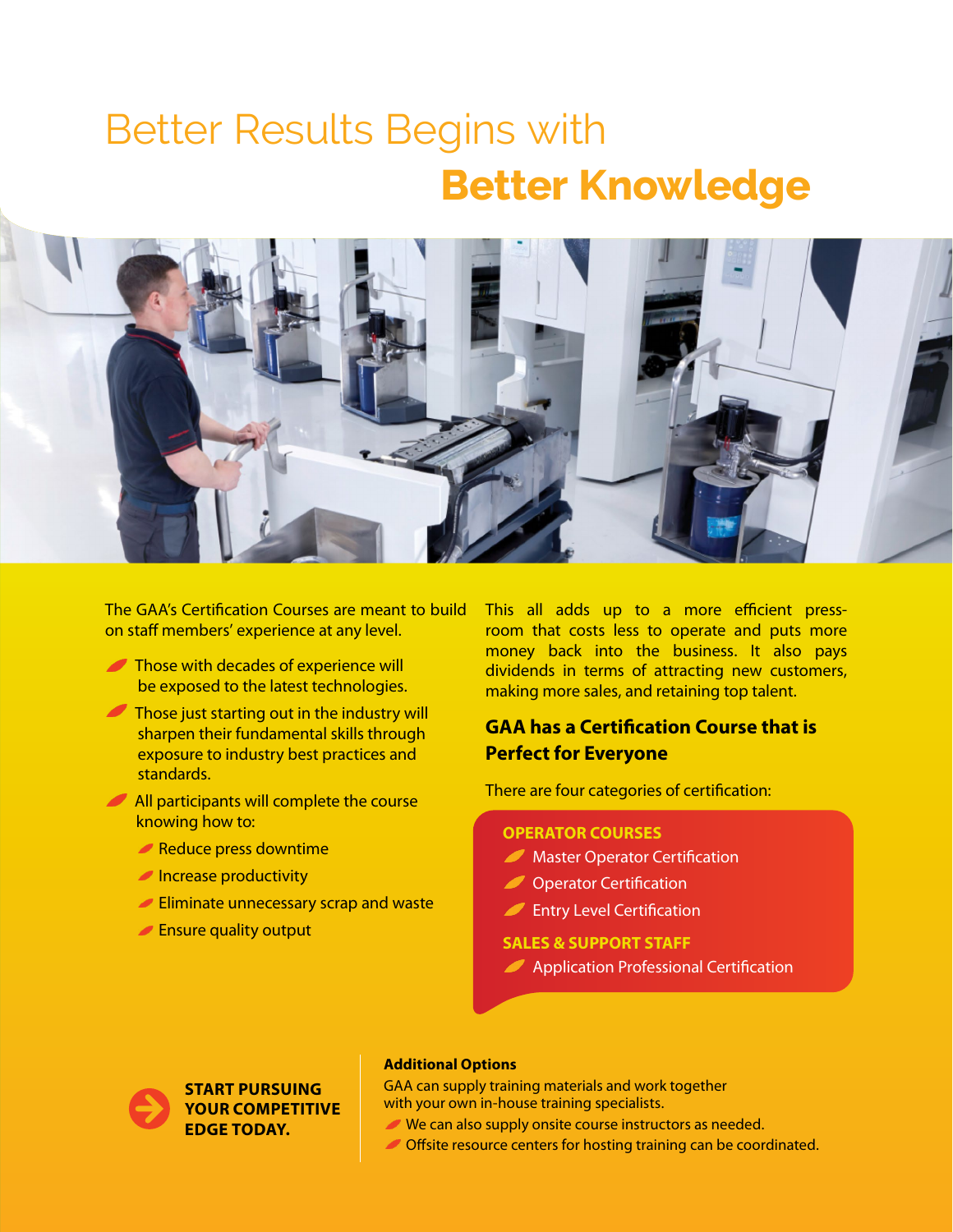## **Gravure Certification Courses**

### Learn more about each course at **GAA.org**

There are four gravure training courses available from GAA. The subjects within each course are a comprehensive group that covers press safety and operation, equipment and substrates, color and inks to makeready, troubleshooting, and fingerprinting. The courses have been organized into modules that are relevant to the career growth of staff members and their roles. There are currently three courses for the press operators and one for support staff.

**MASTER OPERATOR \$2,700** per candidate // **\$2,100** members *Designed to increase the experienced operator's overall process and pressroom knowledge.*

**OPERATOR \$2,000** per candidate // **\$1,500** members *Designed for assistants who have been on the job for the amount of time their manager believes they would benefit form more training.*

**ENTRY LEVEL \$1000** per candidate // **\$500** members *Designed to prepare personnel to become pressroom assistants and helpers.*

**APPLICATION PROFESSIONAL \$1,500** per candidate // **\$1,000** members

*Designed to provide non- pressroom personnel the overall process knowledge that makes up the strengths, distinctions and uniqueness of gravure printing.* 

An optional reference copy of the **GAA Gravure Process and Technology Textbook,** as well as unlimited online access to course study materials and GAA instructors for questions and answers.

Program is self-paced. There are no class times or mandatory meetings. Only internet access is required to participate in the courses.

**Upon completion, participants will receive an Official Certificate and Certification Badge.**

> **CONTACT US** at **gaa@gaa.org** for more information.

### **SPANISH MATERIALS AVAILABLE!**

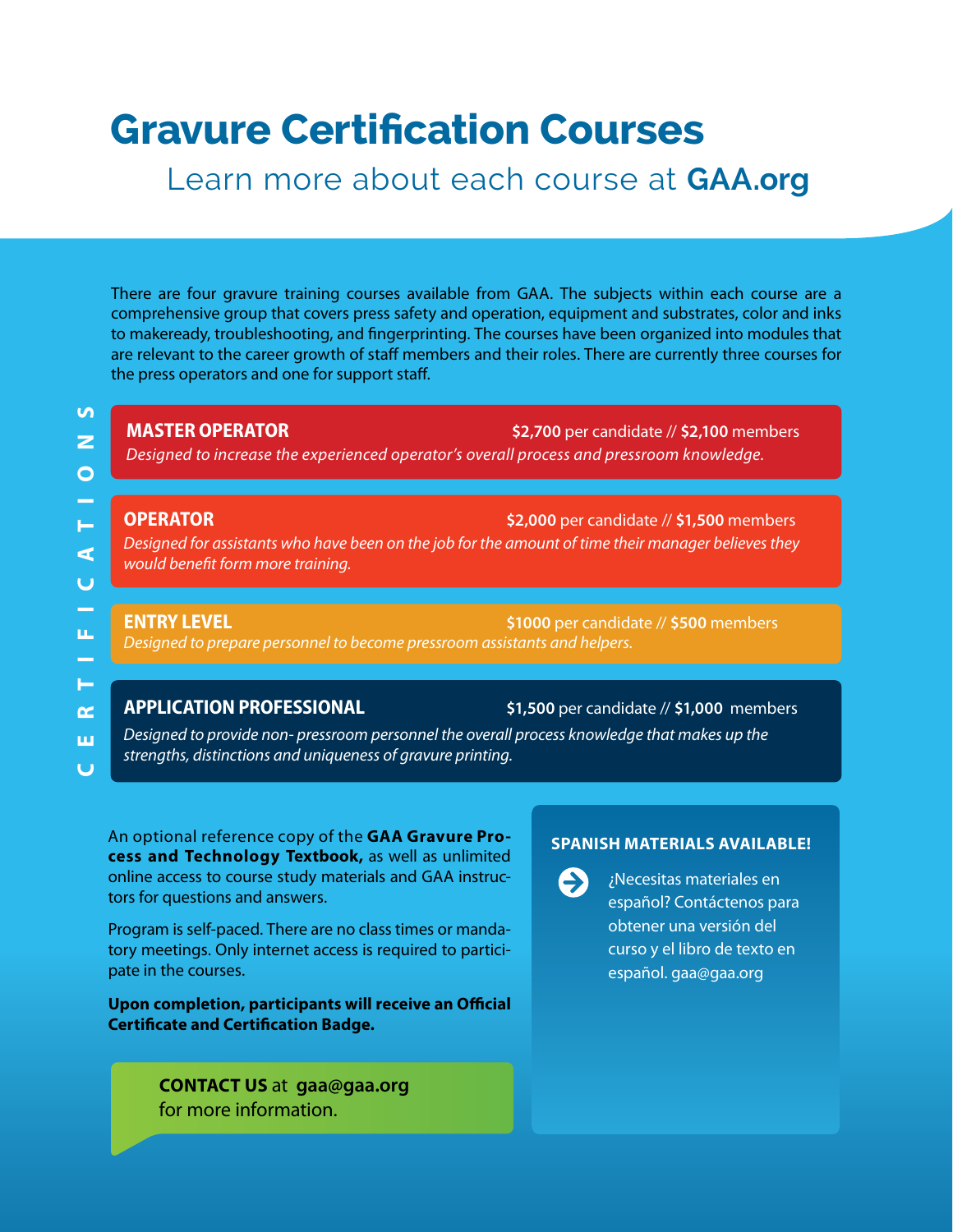## GAA Gravure Certification **Learning Modules and Instructional Options**

GAA Certification is a rigorous process available across four courses, each designed to address the knowledge and practical competencies needed in a variety of roles – new or novice press operators, advanced or senior press operators, and sales and customer service personnel.

Completing the appropriate course instills confidence in team members and end-users alike, and our certification specialists are on hand to help you and your team earn your certification today.

| <b>GAA Module On-line</b><br><b>Training Courses</b>                 | <b>Gravure Application</b><br><b>Professional</b> | <b>Entry Level</b><br><b>Tech</b> | <b>Gravure</b><br><b>Operator</b> | <b>Gravure Master</b><br><b>Operator</b> |
|----------------------------------------------------------------------|---------------------------------------------------|-----------------------------------|-----------------------------------|------------------------------------------|
| <b>Introduction to GAA Certification</b>                             | $\overline{\phantom{a}}$                          | $\overline{\mathscr{I}}$          | $\overline{\mathscr{L}}$          | I                                        |
| <b>Safety (Pressroom)</b>                                            |                                                   | $\mathscr{I}$                     | $\overline{\mathbf{C}}$           | Ø                                        |
| <b>Strengths, Distinctions &amp;</b><br><b>Uniqueness of Gravure</b> |                                                   | $\overline{\mathscr{I}}$          |                                   | $\overline{\phantom{a}}$                 |
| <b>Print Station</b>                                                 |                                                   | $\overline{\mathscr{I}}$          |                                   | Ø                                        |
| <b>Color</b>                                                         |                                                   |                                   | Ø                                 | ◢                                        |
| <b>Cylinder Image Carrier</b>                                        |                                                   |                                   | I                                 | I                                        |
| <b>Doctor Blades</b>                                                 |                                                   | $\overline{\mathscr{I}}$          | $\overline{\phantom{a}}$          | $\overline{\phantom{a}}$                 |
| <b>Gravure Inks</b>                                                  |                                                   | $\overline{\mathscr{I}}$          |                                   | Ø                                        |
| <b>Impression Rollers</b>                                            |                                                   |                                   | $\overline{\mathcal{L}}$          | I                                        |
| <b>Dryers</b>                                                        |                                                   |                                   | Ø                                 | I                                        |
| <b>Web Basics (Unwind-Splice-Outfeed)</b>                            |                                                   | $\overline{\mathscr{I}}$          |                                   | I                                        |
| <b>Web Control</b><br>(Tension-Temperature-Treatment)                |                                                   | $\overline{\mathscr{I}}$          |                                   | Ø                                        |
| <b>Registration</b>                                                  |                                                   | $\mathscr{I}$                     | $\overline{\mathcal{L}}$          | I                                        |
| <b>Pre-Makeready</b>                                                 | ◢                                                 | $\overline{\mathscr{I}}$          |                                   | I                                        |
| <b>Substrates</b>                                                    |                                                   |                                   | I                                 | Ø                                        |
| <b>Fingerprinting</b>                                                |                                                   |                                   | Ø                                 | Ø                                        |
| <b>Troubleshooting</b>                                               |                                                   |                                   | I                                 | Ø                                        |
| <b>Coating and Laminating using</b><br><b>Laser Engravings</b>       |                                                   |                                   |                                   |                                          |

Our consulting staff can also conduct courses in person if that is a better fit for your team. Additional fees may apply, please consult www.gaa.org or email info@gaa.org for latest pricing on individual courses, consulting, textbooks, and other offers.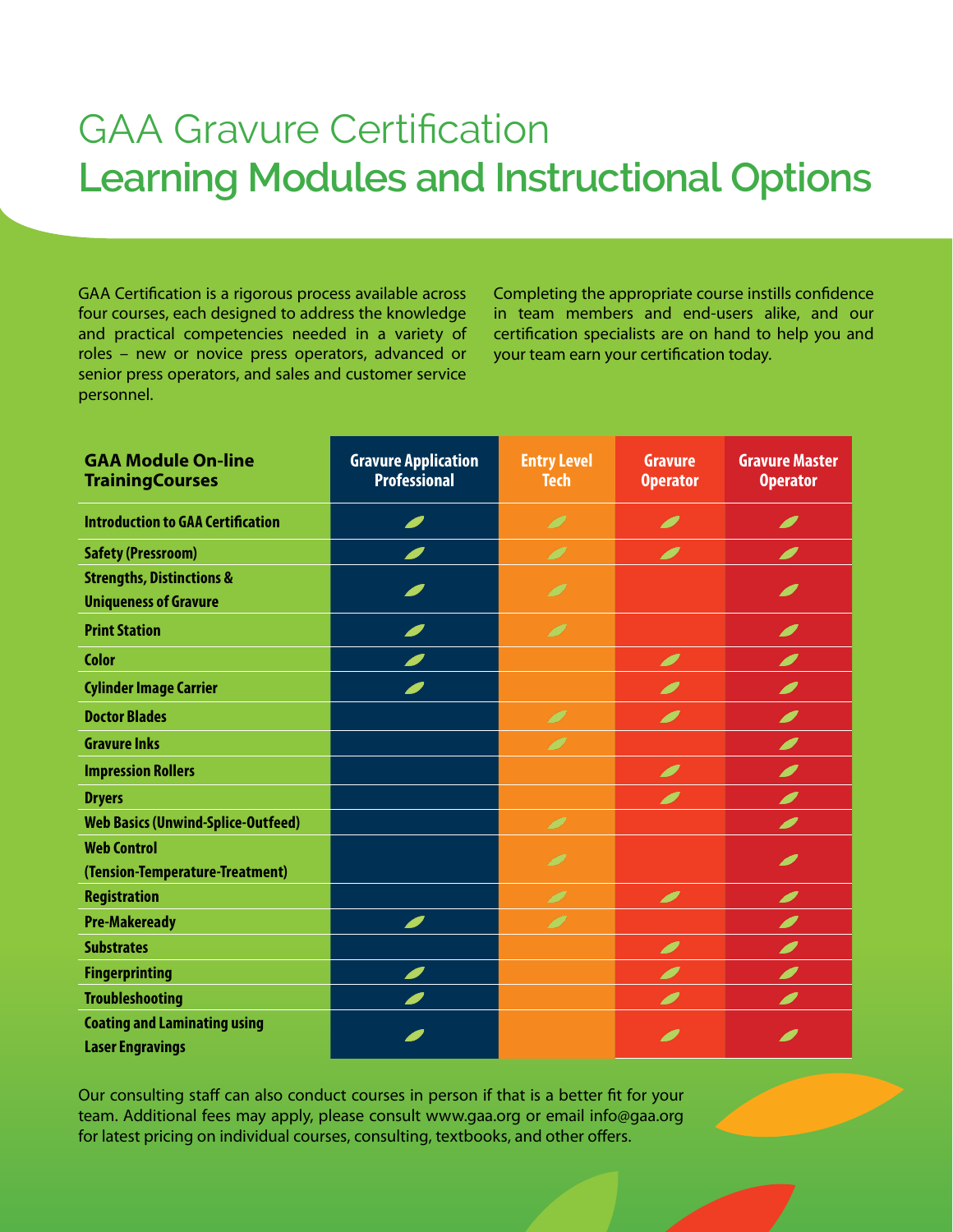## **GAA Gravure Certification** Course Details and Descriptions

Each of the GAA Gravure Certification courses is created and reviewed by GAA experts and staff to include key information, guidance, instruction, and mastery of a variety of pressroom operations. There are 17 subject modules to ensure a comprehensive level of learning for staff members at any level of certification.

All training courses are designed to address the full spectrum of gravure concerns and techniques – as opposed to limited knowledge gained only while working in a gravure print shop, or while selling gravure jobs without fully understanding technical processes. GAA Courses fill in any missing knowledge gaps and then also cover safety and environmental regulations that are expected of first-class gravure print operations.

This translates to better efficiency, stricter regulatory compliance, and enhanced working conditions for all who come in contact with your entire gravure printing team. Besides these internal benefits, certified team members are a competitive advantage that let your clients know that only experts will be handling their projects, thus minimizing the chance for errors, waste, delays, and additional expense. In other words, certification for your team members may be just the extra push your business needs to land new clients and enhance profitability.

### **For Pressroom Staff**

The **GRAVURE MASTER OPERATOR** course has selected topics intended to increase the experienced operator's overall process and pressroom knowledge. The materials in the course are to provide the student with experiences and examples from others who work in the gravure industry not only in the pressroom but from many support and equipment professionals. The lessons will assist a lead operator in mastering the craft needed to deliver printed products in a cost-effective manner exceeding the expectation of the finishing operations and the end customer.

The **GRAVURE OPERATOR** course is intended for assistants who have been on the job long enough that their manager believes they would benefit from more training. The selected modules will also benefit operators that may have come from Flexo, Off-set or other roll-to-roll printing processes and or personnel who are returning to the pressroom duties. The course is filled with modules that give specific knowledge that helps pressroom personnel progress in their careers.

The **ENTRY LEVEL TECHNICIAN** course is to prepare personnel to become pressroom assistants and helpers. The selected modules will provide an overall pressroom knowledge from safety to understanding of the gravure printing and coating process and provide the terms that are used. The course is intended to accelerate the training for new hires and new to the pressroom personnel.

### **For Support and Sales Staff**

The **Gravure Application Professional** course is to provide non-pressroom personnel the overall process knowledge that makes up the strengths, distinctions and uniqueness of gravure printing. Those professionals who support the pressroom from management, maintenance, graphics, graphic design, customer service, print sales, and suppliers to the gravure market will gain understanding and basic gravure knowledge.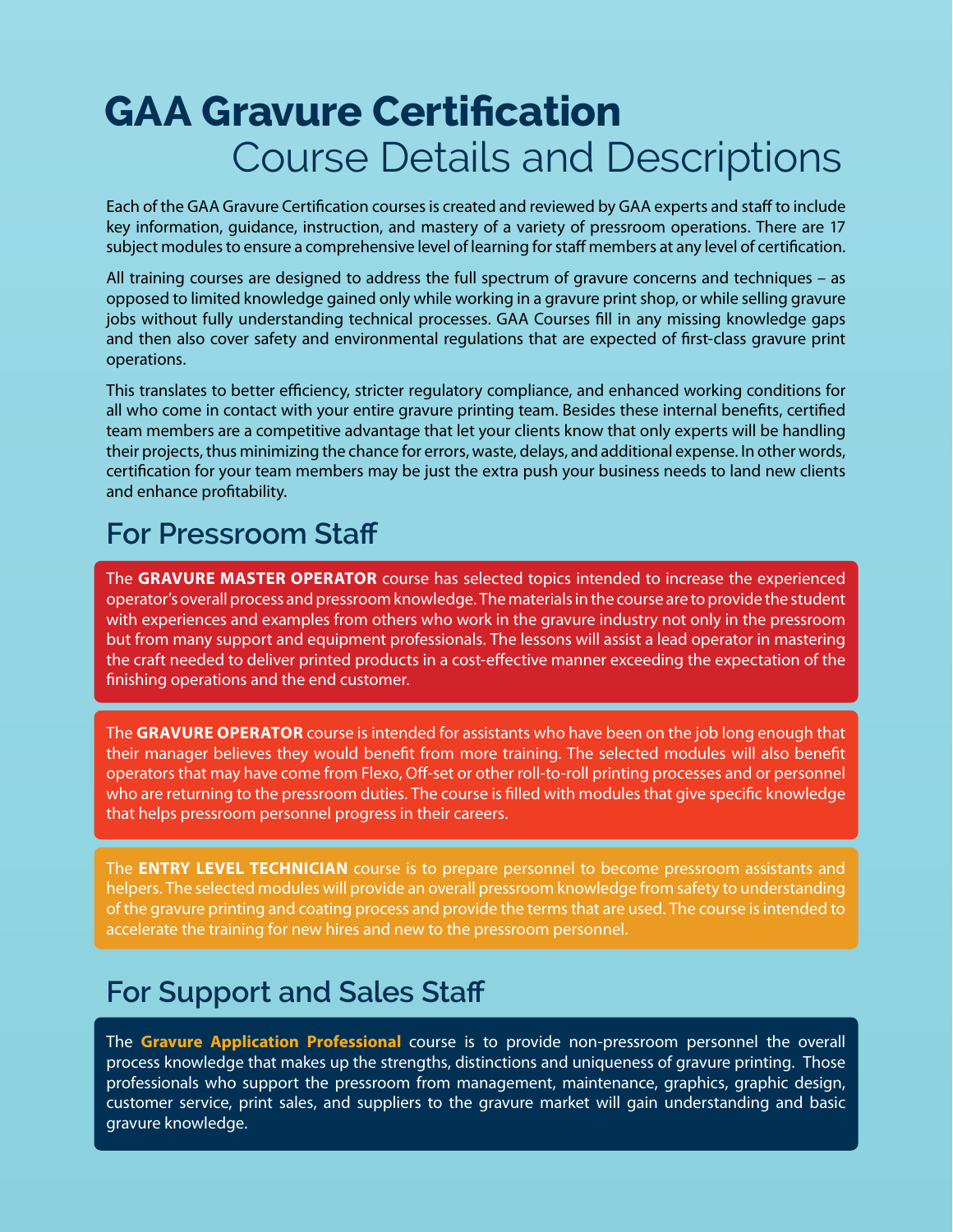## Why Certify STAFF with **Gravure AIMCAL Alliance?**

Prior to the development of these courses, there was no established path for skilled, veteran press operators to pass their knowledge down to the next generation of press professionals. As long-time experts retired, their insight and understanding retired with them, leaving a gap in expertise.

Without the sufficient knowledge in-house to tackle every pressroom challenge, companies have seen more waste, more downtime, and an increased need to call in outside (and often expensive) specialists to solve problems. These costs hit right at companies' bottom lines and make it difficult to stay competitive.

GAA's program not only fills knowledge gaps — it enhances across-the-board skills for getting the best possible results from gravure printing.

And, it does so without taking valuable manpower away from your operation, because the entire course is available online and allows participants to work at their own pace.

**You needed a solution. We've answered with the industry's ONLY nationally-recognized certification program.**